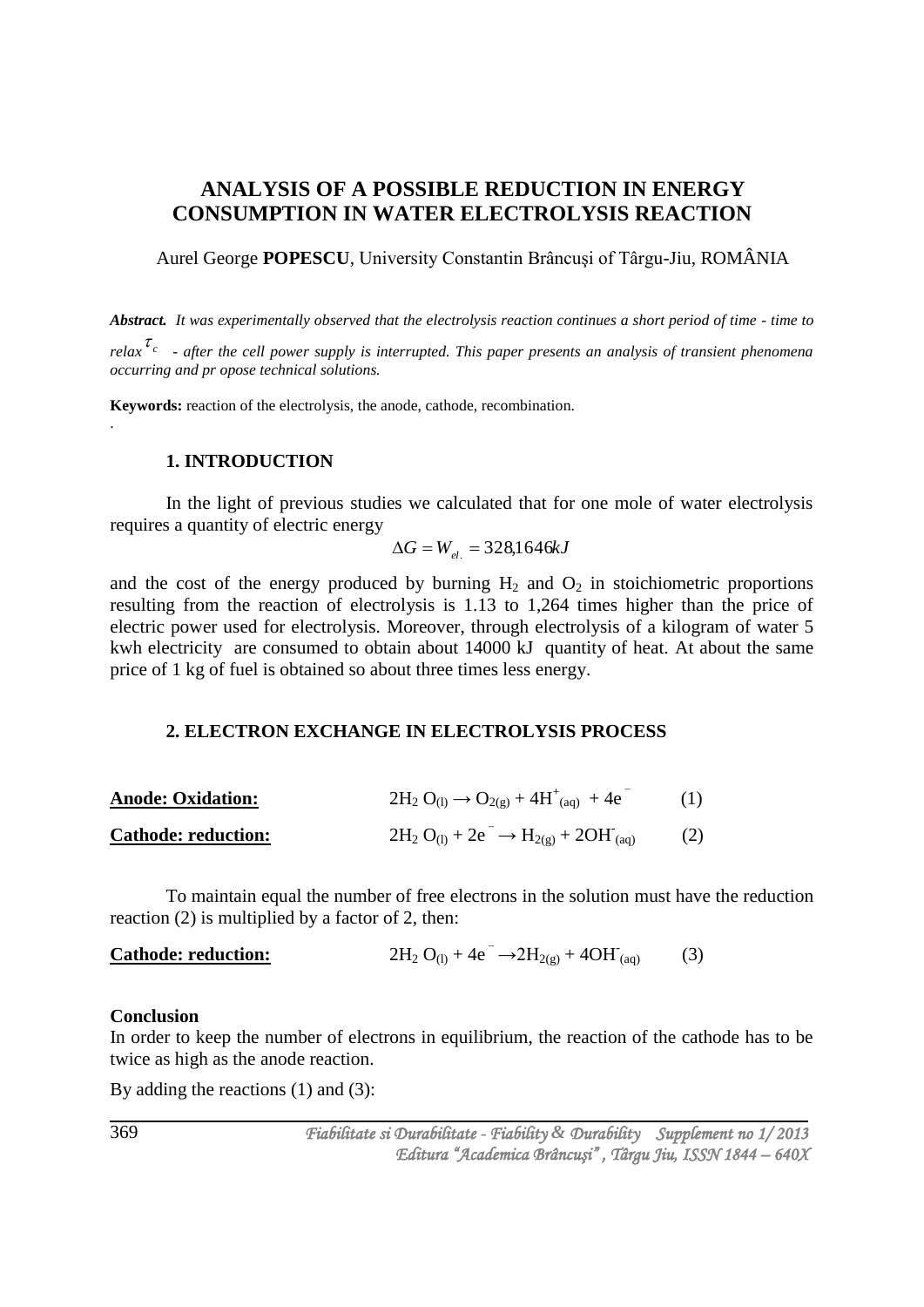$6H_2 O_{(1)} + 4e^ \rightarrow$   $2H_{2(g)} + O_{2(g)} + 4H_2 O_{(1)} + 4e^-$ 

Reducing the identical terms on both sides of the arrow is obtained:

$$
2H_2\ O_{(l)}\to 2H_{2(g)}\ +\ O_{2(g)}
$$

During the electrolysis reaction:

- ions:  $H^{\dagger}_{(aq)}$  generated at the anode migrates to the cathode, where :

$$
H_{+} + e^{-} \rightarrow H_{0} \tag{5}
$$

 $H_0 + H_0 \xrightarrow{leg.cov alenta} H_{2(g)}$ 

when the  $H^+$  ions take  $2e^-$  of the cathode.

- ions: OH-generated at the cathode migrate to the anode, where:

$$
OH_{(aq)}^{\cdot} \to OH_0 + e^{-}
$$
  
 
$$
OH_0 + OH_0 + 2e^{-} \to 1/2 O_2 + H_2 O
$$

or

$$
4OH_0 + 4e^- \to O_2 + 2H_2 O \tag{6}
$$

#### **3. ANALISIS OF THE TRANSIENT PROCESS**

The transport of ions through the electrolyte (electrical conductivity of order II) is carried out under the influence of the electric field between the anode and cathode.

a) We consider this transitional process:

Suppose that disconnect the anode (+) of the power supply and the cathode stay connected.

Thus OH<sup>-</sup> ions can not donate additional electron anode delay, The cathode being still connected to the power source, so loaded with negative charge, Can give an electron from H- (aq) ion which becomes the H(aq) and recombine with another H(aq) becomes H<sub>2(g)</sub>.

Such a period of time since hydrogen is generated at the cathode and the electrolyte is charged with OH ion in excess.

b) we continue the process in two ways, the cathode remaining connected to the negative pole of the power source: